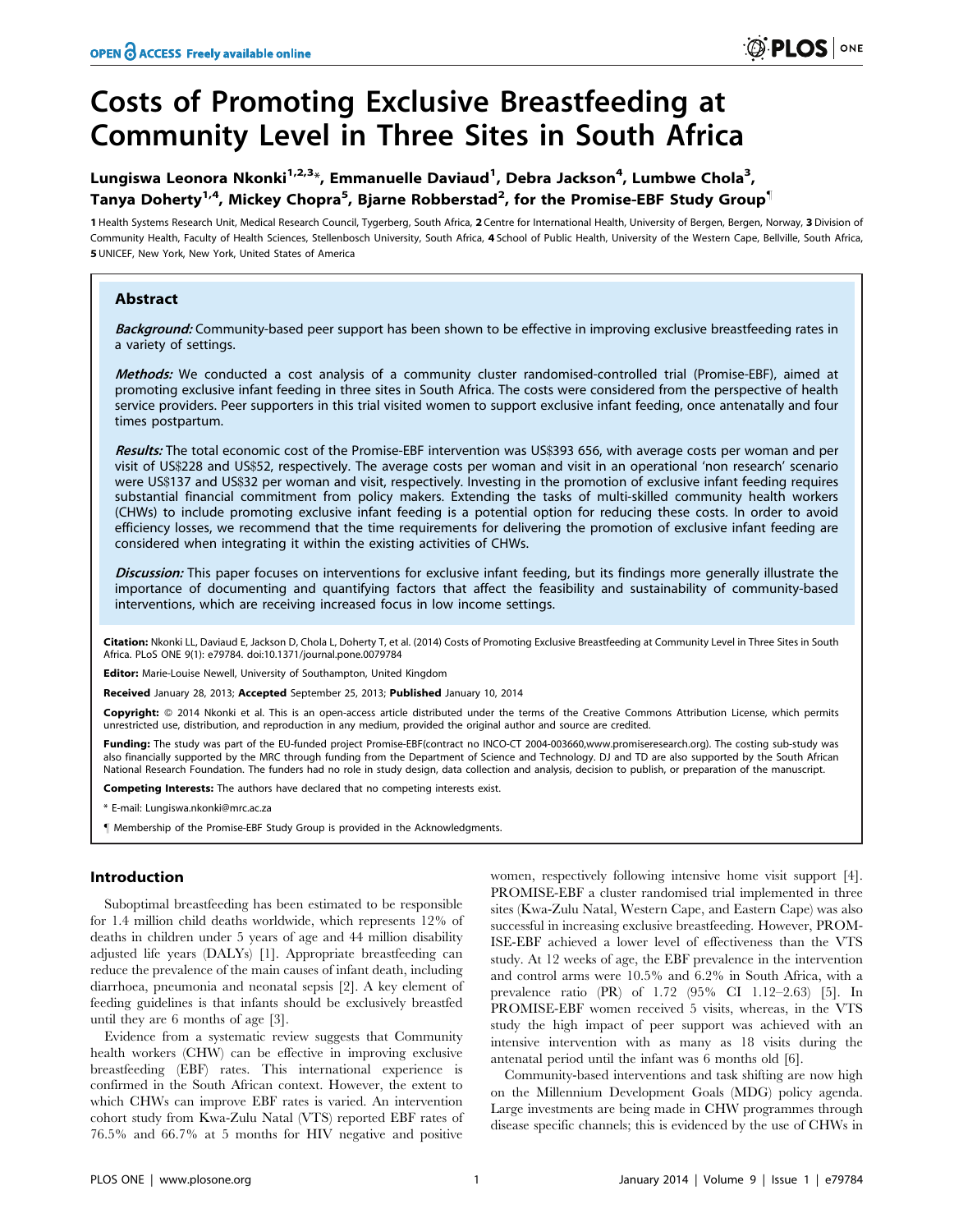HIV, TB, child health and malaria programmes [7]. Lack of skilled health workers and recent effectiveness evidence has boosted the interest in the use of lay health workers, and many countries are again investing in national programmes [8]. The increased interest is driven by an expectation that the inclusion of lay health workers will render health systems cost-effective by reaching large numbers of previously under-served people with high-impact basic services at low costs [9]. Little work has been done to estimate the cost of delivering such interventions [10].

Economic evaluations from South Africa and Uganda have shown that stand alone individual peer support is not inexpensive [6,11]. The economic evaluations from Uganda and South Africa were conducted alongside a cluster randomised trial and prospective cohort study respectively and all costs were adjusted to 2007 prices. In the Ugandan study the cost per mother counselled was US\$139 and the cost per visit was US\$26 [11]. The South African economic evaluation was a cost effectiveness analysis with three scenarios. First, a full scenario which was the intervention as it was implemented under research conditions. The simplified and basic scenarios had fewer visits, 6.2 and 3 visits respectively. The simplified scenario had more clinic than home visits, and the basic scenario had no home visits and was entirely clinic based. The total costs for the three scenarios were US\$14 million (full scenario), US\$7 million (simplified scenario) and US\$2 million (basic scenario) per year in the Kwa-Zulu Natal province [6]. The costs per month of exclusive breastfeeding for the full, simplified and basic scenarios were US\$48, US\$29 and US\$88 respectively. The study showed that home visits have a role in EBF promotion, and the authors recommended the simplified package.

In this paper we analyse the costs of providing peer counselling through five visits at home to promote EBF up to 3 months after delivery in three South African communities. We also assessed the potential affordability of the intervention in an operational setting. This study provides evidence from an upper middle-income country in sub-Saharan Africa on costs of promoting EBF through a low intensity intervention (five visits), in a high antenatal HIV prevalence setting, where the national exclusive breast feeding prevalence is low.

## Methods

#### Ethics statement

Written informed consent was obtained, and all participants were informed that they could refuse participation or withdraw from the discussions at any time. Ethical approval was granted by the University of the Western Cape.

#### The trial

A cluster randomised controlled trial (RCT), known as PROMISE-EBF [Promoting infant health and nutrition in sub-Saharan Africa: Safety and efficacy of exclusive breastfeeding promotion in the era of HIV (http://clinicaltrials.gov/ct2/show/ NCT00397150)], was designed to improve the rates of exclusive infant feeding (i.e. exclusive breastfeeding (EBF) at 12 weeks through the assistance of community peer supporters. PROMISE-EBF [5] was conducted in four sub-Saharan African countries, namely Burkina Faso, South Africa, Uganda and Zambia. The costing analysis for Uganda has been published elsewhere [11].

## Study area

In South Africa, the intervention was implemented in three study sites amongst HIV-positive and HIV-negative women. These sites represented a variety of settings that exist in South Africa in terms of area of residence, antenatal HIV prevalence and health systems functioning [12]. The site were a peri-urban farm area (Paarl) in the Western Cape Province, a rural area (Rietvlei) currently in Kwa-Zulu Natal but was part of the Eastern Cape at the time of the study and an urban township (Umlazi) in Kwa-Zulu Natal province. The antenatal HIV prevalence in these areas was 12.6%, 26.0% and 37.4% respectively [13].

#### The intervention

During the course of routine antenatal care and hospital deliveries (96% of pregnant women), expectant mothers are ideally offered voluntary counselling and testing for HIV, and are also counselled on infant feeding choices. Optimally, at the end of routine antenatal care, HIV positive mothers were to be in a position to choose between EBF and EFF based on WHO AFASS recommendations. In the intervention clusters, the peer supporters' tasks were to recruit pregnant women, establish the mother's feeding choice and thereafter support the mother in carrying out her choice of EBF or EFF. Mixed feeding was discouraged. The intervention included at least one antenatal home visits by peer supporter, plus four visits after delivery at 1, 4, 7 and 10 weeks, with the possibility of an extra visit when necessary. In the control clusters, mothers also received visits; however, the content of their visits was not on feeding. It was on accessing social grants.

A total of 18 female peer supporters were employed in the infant feeding support intervention arm: five in Paarl, six in Rietvlei and seven in Umlazi. Each peer supporter had a designated geographic area. Peer supporters had completed at least 12 years of schooling, had an interest in child health, prior experience of community involvement and lived within the selected trial clusters. There was neither an age limit nor a requirement for them to have personally breast fed. Peer supporters had to successfully complete a literacy and basic counselling skills assessment. They received five training sessions. The first session was a five-day WHO/United Nations Children's Fund (UNICEF) HIV and Infant Feeding Counselling Course [3]. The subsequent four training sessions were developed in response to needs identified by peer supporters as the intervention progressed. These one- or two-day sessions covered topics about HIV (disclosure and transmission), computer training and care giving.

The cluster size was determined by the estimated local fertility rates and appropriate number of women needed for the trial. The research team identified rational distinct geographic units containing 3000 women of childbearing age in both Paarl and Umlazi, and 1500 women in Rietvlei. Peer supporters commenced work in September 2005 and completed follow-up of all women recruited for peer support in December 2007.

#### Peer support supervision

One supervisor per site was appointed to manage and support 10–14 peer supporters. The supervisors had varied skills, ages and backgrounds. They were all experienced field researchers. Their role was to help the peer supporters, and to encourage them to give high quality and consistent counselling. Peer supporters had monthly group meetings with a supervisor, at least one individual contact session each week (telephonically or face-to-face) and were observed counselling a mother during a home visit at least once a month. In addition, supervisors visited a random sample of mothers to verify that peer support had taken place according to schedule. The supervisor workload varied across the three sites.

Supervisors were themselves supervised telephonically or in person by a qualified social worker from the research team, who liaised directly with senior research staff. This person visited the site once a month and served as an intermediary between peer supporter supervisors and the research project manager. The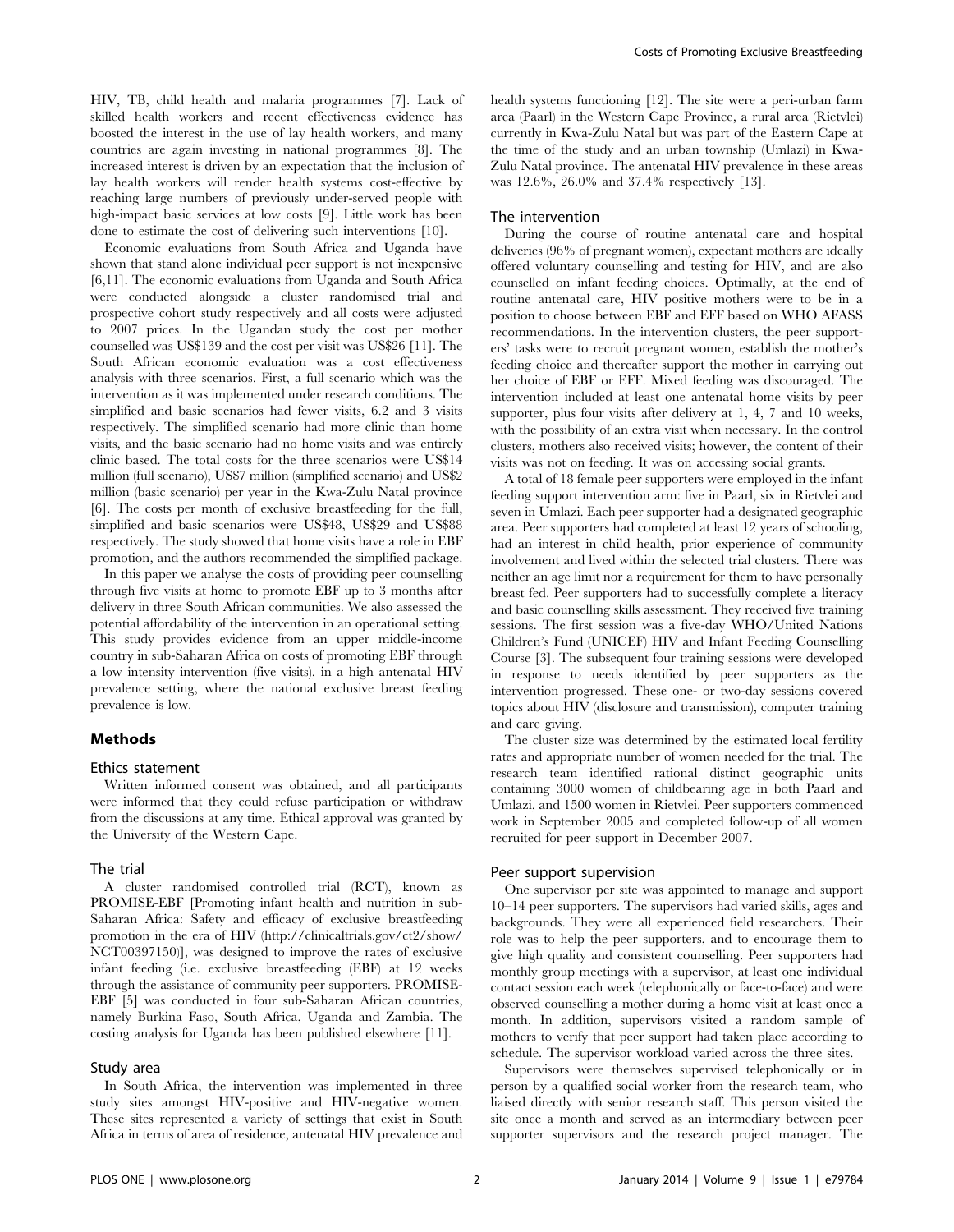senior research staff had training in nursing and maternal and child health.

Peer supporter supervisors received six training courses. They received two sessions of trainers courses: a five-day WHO/United Nations Children's Fund (UNICEF) HIV and Infant Feeding Counselling Course, [3] or a course on accessing child grants and other social services. The supervisors' subsequent training was similar to that of peer supporters. However, the supervisors did not receive computer training or workshops on care giving. Instead, they received training on supervision and study operating procedures.

#### The economic evaluation

Full economic evaluation is defined as a comparison of two or more interventions in terms of their costs and consequences [14]. Thus, the comparison was between the promotion of exclusive breastfeeding using home-based individual peer support and the status quo and the costs of the status quo were assumed to be zero. The costing analysis was conducted alongside the RCT, which was implemented by the University of the Western Cape (UWC), South African Medical Research Council (SAMRC) and Health Systems Trust (HST).

#### Costing

The costing was conducted from a provider's perspective. Promise-EBF costs were measured prospectively throughout the duration of the trial. In addition, we reviewed the projects financial records – budget and expenditure reports from all three (UWC, SAMRC, and HST) institutions. We estimated economic costs approximating the actual opportunity value of the resources [14]. For goods and services paid for by the Promise-EBF trial, valuation was done using the actual market prices. For nonmarket goods, including donated staff time, office space, furniture and vehicles that were inherited from other projects, prices were estimated by establishing the replacement costs of each good in its current condition and working out the remaining useful life years. In the case of donated staff time we used an equivalent wage rate for their level of skill in the market. Since the perspective of the study is the local health care provider, rather than society, adjustments for taxes (e.g. Value added tax) and subsidies were not required.

Promise-EBF was a research project, and therefore some resources were used for both research activities and the intervention. Our primary concern was to estimate the costs of establishing and running a peer-counselling intervention to promote exclusive infant feeding, and not to estimate research costs. Therefore, we allocated joint costs (research and intervention) by interviewing project managers about the proportion of time that the cost item was used for during the intervention, and based on this, excluded the research-related costs. Each salary included reflecting the proportion of time spent on the intervention (50% of the site supervisor and 25% of the project manager's time). The use of drivers varied between sites. Umlazi had two drivers, each of whom spent 30% of their time on the intervention. In Rietvlei, the driver spent 30% of his time on the intervention, while in Paarl the driver spent 85% of his time. Vehicles, office equipment and supplies were included under supervision since they were used for the supervision of peer supporters.

The study utilised a combination of activity-based costing and an ingredients approach [15,16], and the costing exercise was based on four main categories of activities: set-up, training, peer support and peer support supervision (Table 1). For each activity, all inputs necessary for producing that activity were identified, measured and valued.

Within the set-up costs, some costs were categorised as once-off (i.e. costs incurred only once for the program) and repeatable costs (i.e. to be repeated if the program is rolled out to other districts). Set-up costs are expected to yield benefits for several years after project initiation, and were therefore annuitised [17,18]. Once-off set-up costs included costs related to planning and designing the intervention, and the local adaptation of the WHO/Infant feeding manual [3]. Repeatable costs were recruitment of peer supporters and the initial training of peer supporters and supervisors. The once-off costs were annuitised over 10 years to reflect their potential for use, not only in scale-up but also in other settings. The repeatable costs were annuitised over 5 years. Refresher training and training of new recruits were included in recurrent costs.

Capital costs were calculated using the replacement value of each item, the estimated number of useful life years and were annuitised using a discount rate of 8% (the interest rate of South African long-term government bonds), which is consistent with other studies in South Africa [19]. We assumed useful life years of 7 years for vehicles, and 5 years for other capital items such as computers, printers, copiers and furniture [20,21]. Capital equipment with a unit price of less than US\$100 were treated as recurrent costs [16].

The purchasing power of money diminishes with inflation, and costs were adjusted for time using the consumer price index, excluding mortgage bonds [22] with 2007 as the base year. Rands were converted to US dollars (US\$) using the average exchange rate for 2007 (R7.9 to US\$1) [23].

Data sources included time-use logs filled by peer supporters and data from the accounting systems of the three institutions that jointly implemented the intervention. The project manager, supervisor and peer supporter supervisors were interviewed to validate the expenditure information.

The costs of implementing peer support included four main categories. First was the monthly peer supporter stipend of US\$127, which increased to US\$152 in the second year of the trial. Secondly, each peer supporter had a mobile phone and was provided with airtime vouchers worth US\$14 per month to communicate with the mothers. Thirdly, peer supporters in two sites (Rietvlei and Umlazi) used public transport to reach some of their clients due to long travel distances and were reimbursed for these costs. The final cost was for a once-off household incentive of one food parcel worth US\$5 per household receiving peer support.

The costs of peer supporter supervision included the salaries of supervisors, project managers and drivers.

The post set-up training included training of new peer supporters due to staff turnover and continuing education for existing peer supporters. Overhead costs included all the inputs not directly involved in delivering the intervention (Table 1).The total cost of the peer support intervention was the sum of all the activities' costs. The average costs per woman and per visit were also calculated.

#### Adaptations made for an operational scenario

PROMISE EBF was a vertical stand-alone project. We present cost estimates that are as representative as possible for a real operational set-up of a peer support intervention. We do this by adjusting the PROMISE EBF estimates of resource use and values for start-up activities, peer supporter supervision and the actual peer supervision (Table 2).

#### Adjustment of inputs in start-up activities

Our focus was at the district level. Therefore, we excluded the costs of developing the intervention and a manual. These activities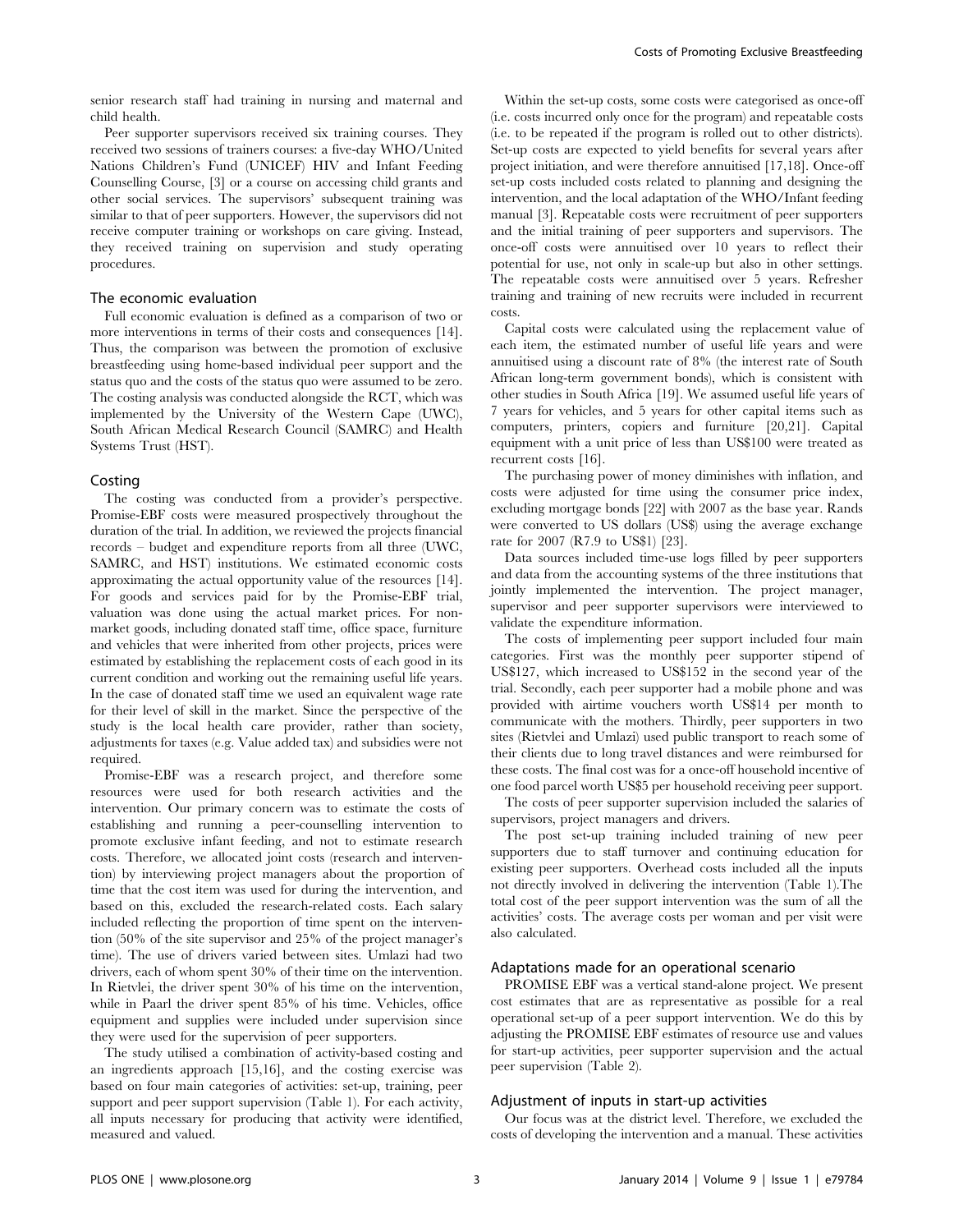Table 1. Description of project activities with respect to types of input requirements.

| <b>Description of inputs</b>                                                                                                              |
|-------------------------------------------------------------------------------------------------------------------------------------------|
|                                                                                                                                           |
| Manual development and intervention design                                                                                                |
| Peer supporter materials, recruitment of peer supporters, training of peer supporter<br>supervisor and peer supporters                    |
| Training of replacements, HIV (disclosure and transmission) and workshops on care giving<br>and discipline                                |
| Peer supporter salaries, mobile phone vouchers, transport (re-imbursements) and household<br>incentives                                   |
| Peer supporter supervisor salaries, site supervisor, project manager, drivers salaries, vehicles,<br>office equipment and office supplies |
|                                                                                                                                           |

doi:10.1371/journal.pone.0079784.t001

typically take place at national level, and thus were a one-off central activity, which will not be repeated when the intervention is rolled out.

#### Adjustment of inputs in peer support supervision

In an operational South African setting, the project manager would have lower levels of skills than in Promise-EBF and would typically be an assistant director at a district level. Each district already has an assistant director and implementing this project will therefore not necessitate employing new management. Instead we assume that 25% of existing assistant directors time will be spent on the intervention, and included the corresponding proportion of an assistant director salary package.

Peer supporter supervisors salaries in the trial ranged from US\$16 269 to US\$29 457 per year across the three sites for being employed on a part time (50%) basis. It is difficult to estimate peer supporter supervisor salary scales in an operational scenario because in South Africa, CHWs exist in various forms with various types of supervision [7,24]. In 2007, salaries for CHW supervisors ranged from US\$5 759 to US\$20 433 per year and employment contracts vary between full time and half time [25]. In the operational scenario, we reduced the peer supporter supervisor salaries to the minimum level (US\$5 759), which is offered by NGOs. This choice is consistent with the recommended remuneration for supervisors in the Expanded Public Works Programme [26].

Travel costs were adjusted downward because of the fact that the study offices in all sites were far away from the communities. In a district setting, the offices will typically be much closer, and drivers' salaries were therefore excluded as they are not generally part of a district set up.

#### Adjustment of inputs for peer support

In the second year of the Promise-EBF study, it was decided to provide households with a once-off incentive for receiving peer support in the form of a food parcel worth US\$5. This was induced by trial conditions and would not be repeated in the operational setup. These costs were excluded, although we

Table 2. Description of inputs varied in the Promise-EBF scenario and the alternative operational set up with integration into existing community health worker programmes.

| <b>Promise-EBF</b>                    | <b>Operational Scenario</b>                             |
|---------------------------------------|---------------------------------------------------------|
| <b>Personnel</b>                      | Personnel                                               |
| Project Manager                       | District deputy director (no incremental costs assumed) |
| Site supervisor                       | Site supervisor                                         |
| Peer supporter supervisors            | Professional nurse                                      |
| Peer supporters                       | Peer supporters                                         |
| <b>Drivers</b>                        |                                                         |
| <b>Start-up costs</b>                 | Start-up costs                                          |
| Once-off (annuitised using 3 years)   |                                                         |
| Repeatable (annuitised using 3 years) | Repeatable (annuitised using 5 years)                   |
| Peer support supervision              | Peer support supervision                                |
| Six vehicles                          | Three vehicles (one per site)                           |
| Air travel                            | Air travel (excluded)                                   |
| Peer support                          | Peer support                                            |
| Household incentive food parcel       | Household incentive (excluded)                          |
| Training                              | <b>Training</b>                                         |
| Computer training                     | Computer training (excluded)                            |
|                                       |                                                         |

doi:10.1371/journal.pone.0079784.t002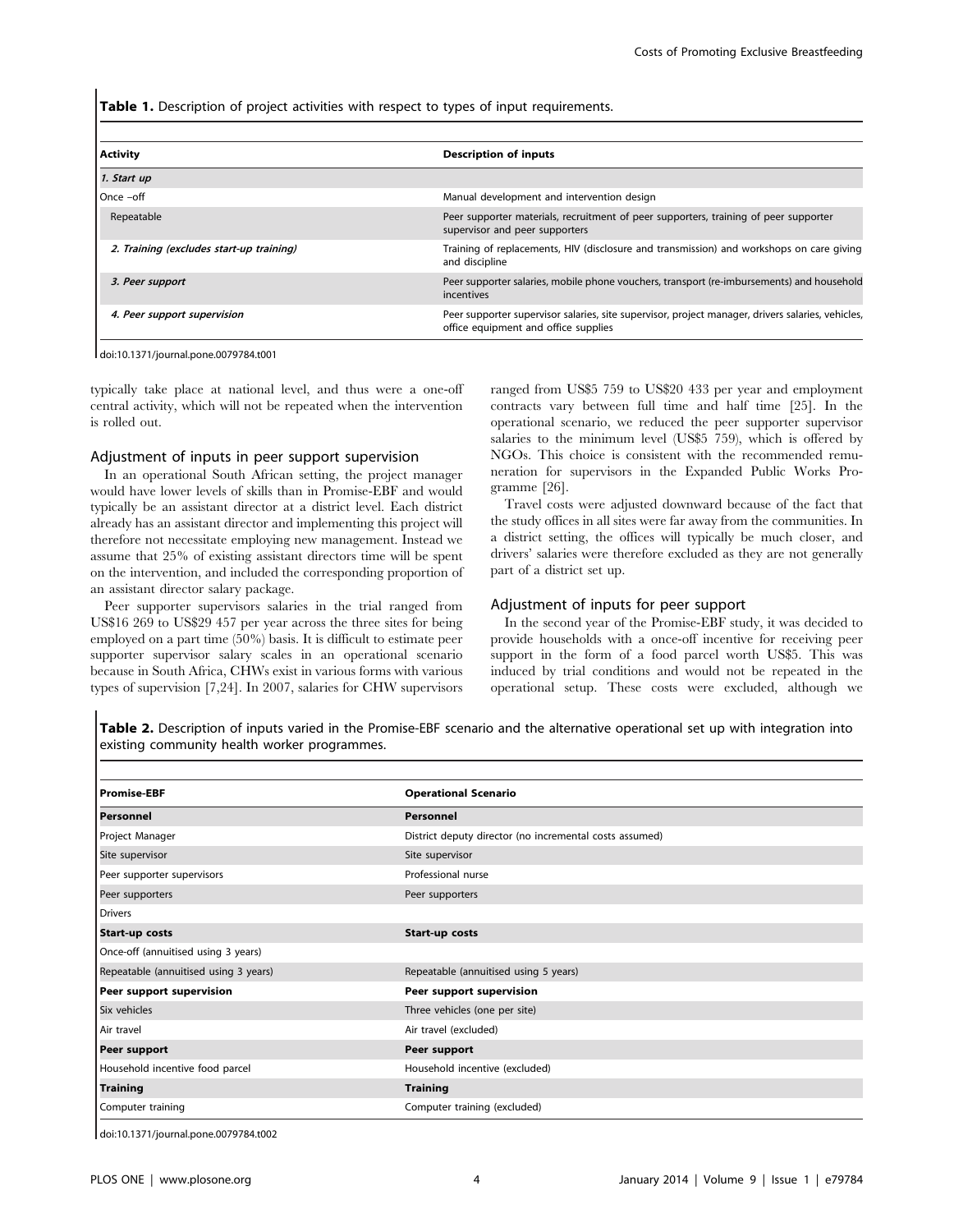acknowledge that these incentives could have had an impact on the project uptake.

## Output and average costs

The impact of the intervention was measured using the number of women who received peer support and who practiced exclusive breastfeeding up to three months after delivery. The two main outputs were total number of mothers' counselled and total number of counselling sessions or visits. These were combined with total costs to calculate average costs per visit and per mother counselled. We used these to approximate the cost per month of exclusive breast feeding (MEBF) which was defined as our primary health outcome of interest. MEBF were the sum of the duration, in months, that a child was exclusively breastfed. The cost per MEBF was expressed as the total cost divided by total MEBF at three months.

## Results

#### Outputs and average costs

During the project period of 2.5 years, a total of 1725 women were followed up, with 526, 611 and 588 from Paarl, Rietvlei and Umlazi, respectively. On average, women received four visits in Paarl and Rietvlei, which was one visit below the target. In Umlazi, women on average received the planned five visits.

#### Promise-EBF scenario

The total economic costs in the Promise-EBF scenario were US\$393 656. The average costs per woman and per visit in the Promise-EBF scenario were US\$228 and US\$52 respectively (Table 3). The MEBF were estimated to be 169 at 12 weeks, based on 24 hour recall of feeding practice. The costs per MEBF were US\$ 2 250. Peer support supervision was the main cost driver and accounted for 55% of total costs (Table 3). Personnel costs accounted for 80% of the supervision costs; followed by office supplies and vehicle maintenance which accounted for 9% and 7% respectively. Communication and equipment accounted for the remaining 5%.

The peer support activity was the second largest cost driver, representing 27% of the costs. Personnel costs accounted for 75% of peer support costs. In the second year of the study, the food parcels, valued at US\$5 each accounted for 13% of the peer support costs. Communication in the form of mobile phone airtime amounted to 7% of peer support costs. Peer supporters in the Rietvlei and Umlazi sites resorted to public transport when the distances between households were not within walking distance. Although peer supporters had to reside in the same clusters as the pregnant women in order to avoid transport expenditure, distances between households proved to be more than envisaged, especially in the rural site. In Paarl, peer supporters were able to conduct all the visits on foot. Travel costs for peer supporters accounted for 3% of the total costs.

Training accounted for only 6% of the total costs. In total, 25 training sessions were conducted. Of these, four were initial training courses during the set-up phase, 16 were refresher courses and five were for staff replacement.

Overhead costs accounted for 11% of the total costs, of which office rental was the highest cost driver with a share of 72%.

We report the attrition of peer supporters in both arms in order to capture the potential magnitude of this problem. This trial employed 38 peer supporters (counting both the control and intervention arms), of which, one-third resigned during the study period. Attrition varied by site: 60% in Paarl, 36% in Rietvlei and 14% in Umlazi. In Paarl, 6 of the 10 peer supporters resigned and had to be replaced, and in Rietvlei, 5 out of 14 resigned. In Umlazi, none of the peer supporters resigned, but four were lost due to illness. It was only in Umlazi that back-up peer supporters were trained at the start of the study, meaning that peer supporters could be replaced immediately. In both arms, peer supporters were required to conduct the same number of visits, their stipends were of the same value and they were supervised by the same person. Peer supporters left for better paying employment opportunities.

#### Comparison of costs between sites

The cost pattern in the individual sites was similar to that of the combined analysis, although the percentage share of costs for each activity varied somewhat (Table 3). Peer support supervision was the cost driver in all three sites. Overhead costs were lowest in Rietvlei and the highest in Umlazi. Paarl had the least peer support costs, while Umlazi had the least peer support supervision costs.

Table 4 presents the estimated workload of peer supporters per month using both quantitative and qualitative information on time use. Each peer supporter was expected to recruit 7 new mothers per month. It was estimated that recruiting 7 mothers would translate to peer supporters following up 21 mothers per month (expected follow-up time was 3 months). A peer supporter would be seeing mothers at different stages of pregnancy/postnatal period at any one time. The average total number of hours spent on peer support per month was 50, 75 and 59 for Paarl, Rietvlei and Umlazi respectively. The rural site had the longest travelling time with an average of 84 minutes between visits.

#### Operational scenario

In the operational scenario, the total costs were reduced by 38%, which amounted to US\$ 236 914. The average costs per woman and per visit were US\$137 and US\$32 respectively (Table 3). In the operational scenario, peer support supervision accounted for 44% of the costs and was a less influential cost driver in both absolute and relative terms. The major change in the composition of the costs of the program that results from this reduction is in the mix of peer support and supervision costs. They go from accounting for 27% and 55% of total costs, respectively, under the Promise EBF scenario, to 39% and 44%, respectively, under the operational scenario. The biggest modifications that produce these changes for the peer support component are: the household incentive is eliminated in going from the Promise EBF to the operational scenario, which accounts for 98% of the 22% reduction in peer support costs—going from US\$105,153 to US\$91,588. The biggest modifications that produce these changes for the supervision component are: personnel costs are reduced from US\$175,274 to \$66,008.

#### **Discussion**

The operational cost of US\$137 per woman is substantial compared to an average of US\$38 per uninsured person per annum in 2007 (time of the study) for public sector expenditure on non-hospital primary health care (PHC) services in South Africa [27]. Therefore, community-based peer support may not provide less expensive services compared to PHC services in this context. It should be noted that the average cost for PHC per uninsured person includes all ages, gender, and population groups. Recent mothers are a group with a high need for PHC, and are expected to consume much more PHC resources than the average client.

Several factors may have increased the costs of Promise-EBF. Firstly, Promise-EBF was a geographically limited intervention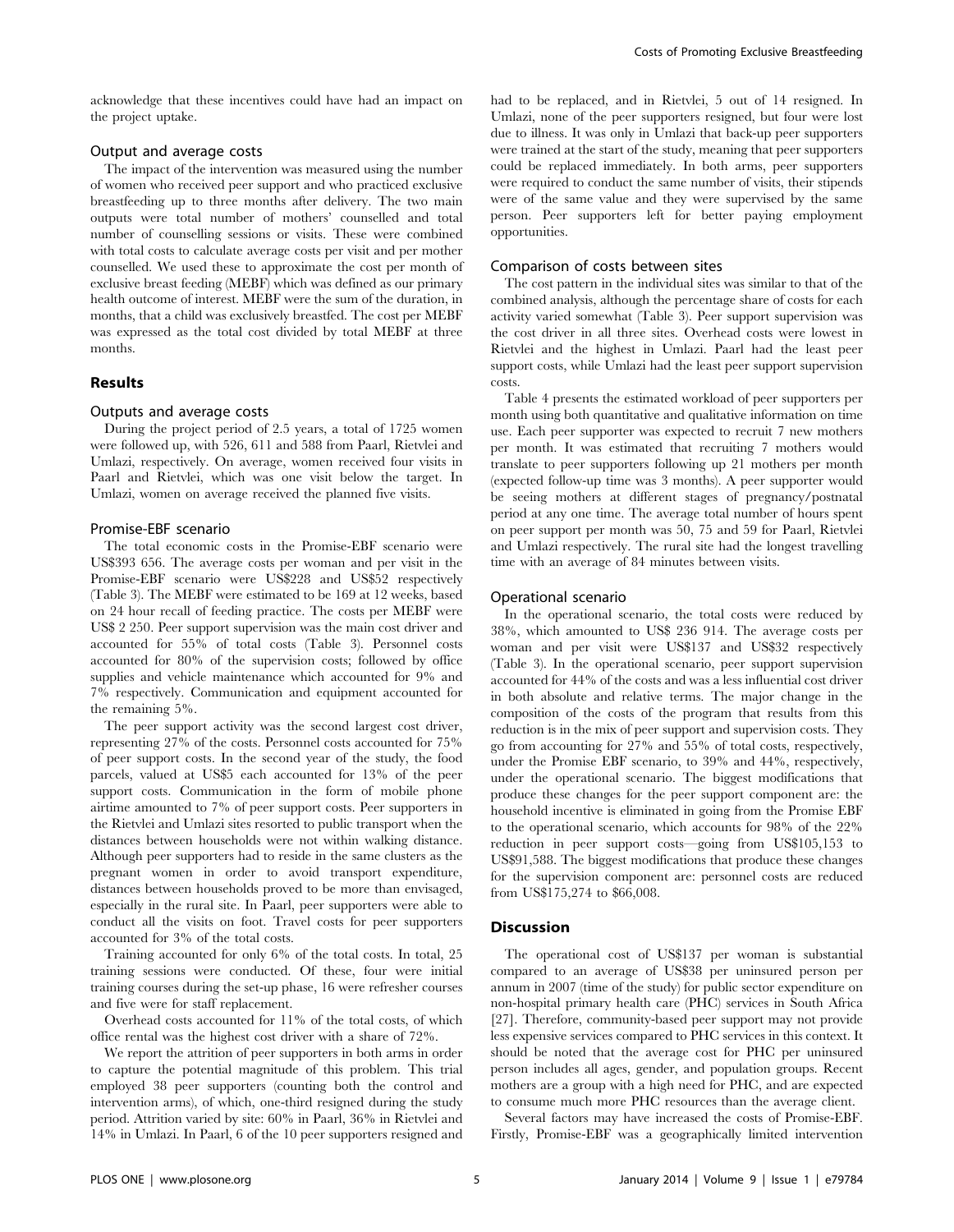Table 3. Economic costs per site of the total cost of the intervention, cost per visit and cost per woman.

|                                   | Paarl              |                |                    |      | Rietvlei           |                |             |                | Umlazi                             |      |                    |              | Combined           |                |                    |                |
|-----------------------------------|--------------------|----------------|--------------------|------|--------------------|----------------|-------------|----------------|------------------------------------|------|--------------------|--------------|--------------------|----------------|--------------------|----------------|
|                                   | <b>Promise EBF</b> |                | <b>Operational</b> |      | <b>Promise EBF</b> |                | Operational |                | <b>Promise EBF</b>                 |      | <b>Operational</b> |              | <b>Promise EBF</b> |                | <b>Operational</b> |                |
|                                   | \$                 | $\%$           |                    | $\%$ | \$                 | $\%$           |             | $\%$           | \$                                 | $\%$ |                    | $\%$         |                    | $\%$           |                    | $\%$           |
| A. Set-up                         |                    |                |                    |      |                    |                |             |                |                                    |      |                    |              |                    |                |                    |                |
| One off                           | 756                |                |                    |      | 756                |                |             |                | 756                                |      |                    |              | 2,269              |                |                    |                |
| Repeatable                        | 1,727              |                | 1,460              |      | 1,790              |                | 1,585       |                | 1,457                              |      | 1,321              |              | 4,974              |                | 4,366              |                |
| Sub total                         | 2,483              | $\overline{z}$ | 1.460              | 2    | 2,547              | $\overline{z}$ | 1,585       | $\overline{z}$ | 2,213                              | 1    | 1,321              | $\mathbf{1}$ | 7,243              | $\overline{z}$ | 4,366              | $\overline{z}$ |
| Average<br>cost/woman (A)         | 5                  |                | 3                  |      | 5                  |                | 3           |                | 4                                  |      | 3                  |              | 14                 |                | 8                  |                |
| Average<br>cost/visit (A)         | 1                  |                | 1                  |      | 1                  |                | 1           |                | 1                                  |      | 1                  |              | з                  |                | $\mathbf{2}$       |                |
| <b>B.</b> Implementation<br>costs |                    |                |                    |      |                    |                |             |                |                                    |      |                    |              |                    |                |                    |                |
| Overheads                         |                    |                |                    |      |                    |                |             |                |                                    |      |                    |              |                    |                |                    |                |
| Office rentals                    | 6,814              |                |                    |      | 4,210              |                |             |                | 17,781                             |      |                    |              | 28,805             |                |                    |                |
| vehicle insurance                 | 989                |                |                    |      | 1,714              |                |             |                | 935                                |      |                    |              | 3,638              |                |                    |                |
| Other                             | 1,500              |                |                    |      | 2,926              |                |             |                | 3,217                              |      |                    |              | 7,643              |                |                    |                |
| Sub total                         | 9,303              | 9              | 6,329              | 10   | 8,850              | 7              | 8,354       | 10             | 21,933                             | 14   | 8,987              | 10           | 40.085             |                | 10 23,671          | 10             |
| <b>Training</b>                   |                    |                |                    |      |                    |                |             |                |                                    |      |                    |              |                    |                |                    |                |
| Ongoing                           | 2,782              |                | 1,416              |      | 6,935              |                | 4,228       |                | 6,056                              |      | 2,908              |              | 15,774             |                | 8,552              |                |
| Replacement                       | 4,303              |                | 1,654              |      | 1,073              |                | 1,073       |                | 1,971                              |      | 1,443              |              | 7,347              |                | 4,170              |                |
| Sub total                         | 7,085              | 6              | 3,070              | 5    | 8,008              | 6              | 5,301       | $\overline{z}$ | 8,027                              | 5    | 4,352              | 5            | 23,121             | 6              | 12,723             | 5              |
| Peer support                      |                    |                |                    |      |                    |                |             |                |                                    |      |                    |              |                    |                |                    |                |
| Personnel                         | 21,635             |                | 21,635             |      | 25,962             |                | 25,962      |                | 31,283                             |      | 31,283             |              | 78,881             |                | 78,881             |                |
| Communication                     | 2,120              |                | 2,225              |      | 2,544              |                | 2,682       |                | 3,078                              |      | 3,624              |              | 7,743              |                | 8,532              |                |
| Travel                            | ä,                 |                |                    |      | 1,495              |                | 1,495       |                | 1,262                              |      | 1,262              |              | 2,757              |                | 2,757              |                |
| <b>Materials</b>                  | 293                |                | 188                |      | 151                |                | 13          |                | 1,763                              |      | 1,217              |              | 2,207              |                | 1,418              |                |
| Household incentive               | 4,133              |                |                    |      | 4,632              |                |             |                | 4,801                              |      |                    |              | 13,566             |                |                    |                |
| Subtotal                          | 28,181             | 26             | 24,049             | 37   | 34,785             | 28             | 30,153      | 36             | 42,187                             | 26   | 37,386             | 43           | 105,153            |                | 27 91,588          | 39             |
| Peer support<br>supervision       |                    |                |                    |      |                    |                |             |                |                                    |      |                    |              |                    |                |                    |                |
| Personnel                         | 52,201             |                | 22,003             |      | 54,950             |                | 22,003      |                | 68,122                             |      | 22,003             |              | 175,274            |                | 66,008             |                |
| Vehicle maintenance               | 2,400              |                | 2,400              |      | 8,809              |                | 8,809       |                | 3,201                              |      | 3,201              |              | 14,410             |                | 14,410             |                |
| Communication                     | 1,059              |                | 660                |      | 1,059              |                | 660         |                | 1,276                              |      | 745                |              | 3,393              |                | 2,066              |                |
| Office supplies                   | 4,529              |                | 4,529              |      | 3,954              |                | 4,277       |                | 9,996                              |      | 9,996              |              | 18,480             |                | 18,802             |                |
| Capital                           | 1,795              |                | 949                |      | 2,256              |                | 1,458       |                | 2,444                              |      | 874                |              | 6,495              |                | 3,281              |                |
| Sub-total                         | 61,985             | 57             | 30,542             | 47   | 71,029 57          |                | 37,207 45   |                | 85,039                             | 53   | 36,819             | 41           | 218,053            |                | 55 104,567 44      |                |
| Total (B)                         | 106,555            | 98             | 63,990             | 99   | 122,671 98         |                | 81,015      | 98             | 157,187                            | 99   | 87,544             | 99           | 386,413            |                | 98 232,548 98      |                |
| Average<br>cost/woman (B)         | 203                |                | 122                |      | 234                |                | 154         |                | 299                                |      | 167                |              | 736                |                | 443                |                |
| Average<br>cost/visit (B)         | 47                 |                | 28                 |      | 54                 |                | 36          |                | 69                                 |      | 38                 |              | 170                |                | 102                |                |
| Total (A+B)                       | 109,038            | 100            | 65,450             | 100  |                    |                |             |                | 125,218 100 82,600 100 159,400 100 |      | 88,865             | 100          | 393,656            |                | 100 236,914 100    |                |
| Average<br>cost/woman (A+B)       | 208                |                | 125                |      | 205                |                | 135         |                | 272                                |      | 151                |              | 228                |                | 137                |                |
| Average cost/visit<br>$(A+B)$     | 48                 |                | 29                 |      | 52                 |                | 34          |                | 58                                 |      | 32                 |              | 52                 |                | 32                 |                |

doi:10.1371/journal.pone.0079784.t003

and could therefore not benefit from potential economies of scale. Secondly, peer supporters in Promise-EBF delivered a single intervention, promotion of exclusive breastfeeding. CHW programmes that are focused on a single intervention (either curative or preventive) have been found to be expensive compared to those that cover multiple interventions [28]. Implementing Promise-EBF at a larger scale and increasing the tasks of CHWs' could result in unit cost reductions. Another factor that can result in unit cost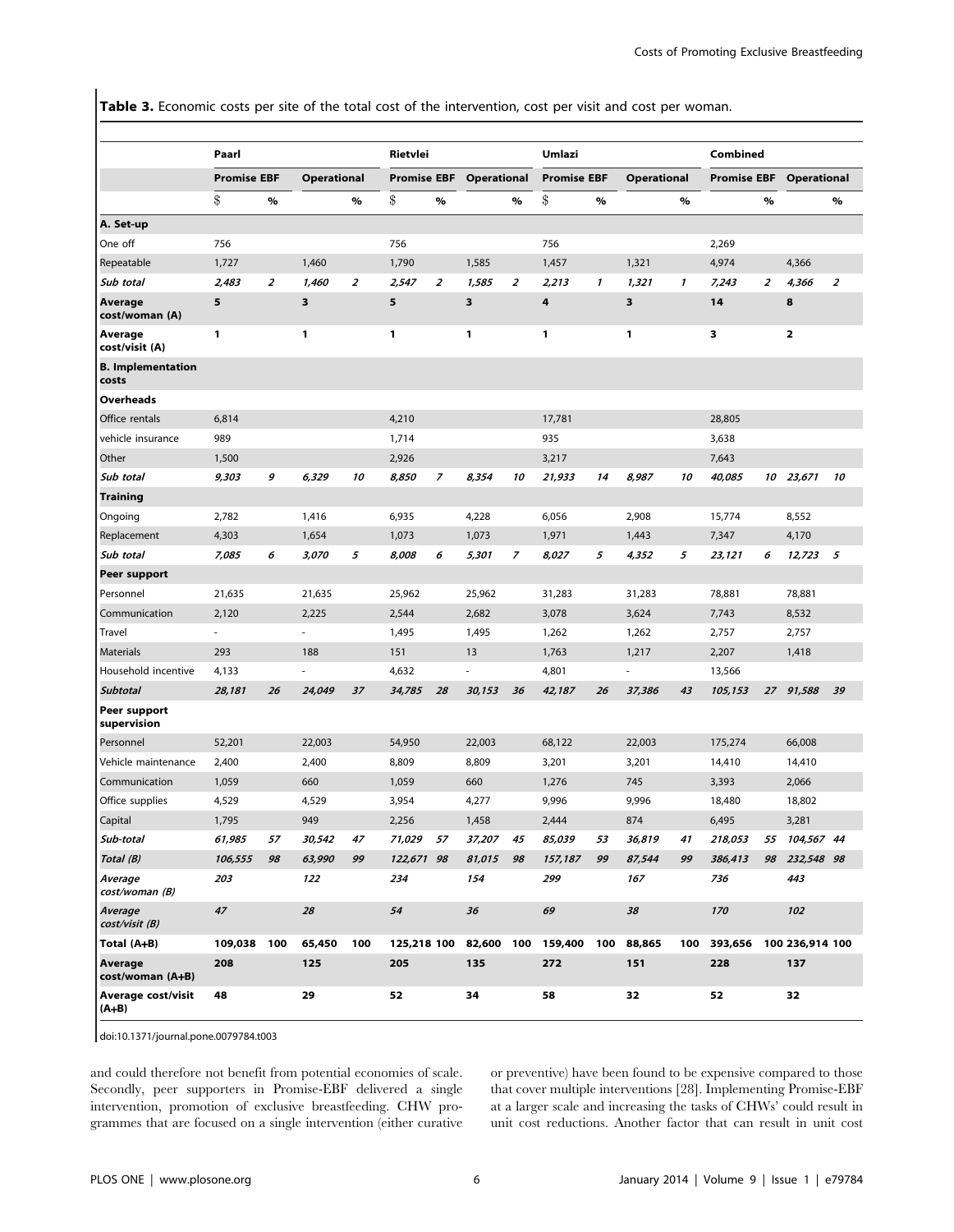|                                         | Paarl                                  |                               |                           | Rietvlei                                        |                               |                                               | Jmlazi              |                               |                               | Combined                      |                               |
|-----------------------------------------|----------------------------------------|-------------------------------|---------------------------|-------------------------------------------------|-------------------------------|-----------------------------------------------|---------------------|-------------------------------|-------------------------------|-------------------------------|-------------------------------|
| <b>Activities of peer</b><br>supporters | (activities per<br>Intensity<br>month) | Time per<br>activity<br>(min) | h (min)<br>montl<br>Total | time per (activities per<br>Intensity<br>month) | Time per<br>activity<br>(min) | Total time per (activities per<br>month (min) | Intensity<br>month) | Time per<br>activity<br>(min) | Total time per<br>month (min) | Time per<br>activity<br>(min) | Total time per<br>month (min) |
| Recruitment                             |                                        | 8                             | 600                       | $\supseteq$                                     | 8                             | 600                                           | $\overline{a}$      | 8                             | 600                           | 8                             | 600                           |
| Visit                                   | 21                                     | 8                             | 1 260                     | $\overline{21}$                                 | 8                             | 1 260                                         | $\overline{2}$      | 8                             | 1 260                         | 60                            | 1 260                         |
| Travel                                  |                                        | 15                            | 315                       | ಸ                                               | 85                            | 1785                                          |                     | ₽                             | 840                           | 47                            | 980                           |
| Monthly meeting                         |                                        | 240                           | 240                       |                                                 | 240                           | 240                                           |                     | 240                           | 240                           | 240                           | 240                           |
| Recording and planning                  |                                        | 120                           | 600                       |                                                 | 120                           | 600                                           |                     | 120                           | 600                           | $\frac{20}{20}$               | 600                           |
| Total time (min)                        |                                        |                               | 3015                      |                                                 |                               | 4 4 8 5                                       |                     |                               | 3 540                         |                               | 3 680                         |
| Total time (hours)                      |                                        |                               | SO                        |                                                 |                               | 75                                            |                     |                               | 59                            |                               | 5                             |
| doi:10.1371/journal.pone.0079784.t004   |                                        |                               |                           |                                                 |                               |                                               |                     |                               |                               |                               |                               |

Costs of Promoting Exclusive Breastfeeding

reductions is the duration of time that the programme has been in existence. Makan and Bachman [28] found that CHWs and managerial staff became more efficient over time.

The cost per woman of US\$ 220 for the Promise-EBF intervention in South Africa was nearly twice the cost per woman for a comparable intervention (US\$139) in Uganda [11], but slightly lower compared to Zambia (US\$ 233). [Chola L et al; Unpublished] The higher cost per woman in South Africa and Zambia indicate higher cost structures in these countries. For instance, CHWs (peer supporters) in South Africa were remunerated with US\$152 per month, whereas in Uganda they received a stipend of US\$20 per month.

The numbers of home visits (i.e. the intensity of the intervention) have been shown to influence total costs. The simplified scenarios presented by Desmond et al (discussed in the introduction of this paper) clearly demonstrated that the reduction in number of visits reduces total costs [6]. The resulting dilemma for policy makers and researchers in low-and middle-income countries is to what extent one can modify a highly intensive intervention that has been shown to be effective without losing its effectiveness.

The Promise-EBF trial had a total of five visits per mother: Women who received peer support were more likely to breast feed than those who did not receive the support [5]. Even though the effect was statistically significant, the absolute increase of 4.3% is small. Qualitative research [29] on the experiences of peer supporters in this study revealed that peer supporters spent considerable amounts of time negotiating entry into households and building a trusting relationship with the mothers. In addition, they found it challenging to convince mothers to not mix-feed. The challenges experienced by peer supporters raise questions about whether five visits were sufficient in the South African context.

In Promise-EBF, peer supporters were employed with the same stipend as those working in the public sector. In contrast, in the Bland et al [4] study trained lay counsellors received a monthly payment of US\$413 [Bland R, South Africa, personal communication] which is three times more than the amount paid to the peer supporters in the Promise-EBF trial. Many research programmes remunerate their employees at levels higher than in the health system, which impacts positively on motivation, retention and skill level [30]. Attrition represented a substantial practical challenge during the project period. High turnover of CHWs has been documented in other programmes and threatens the continuity of even the successful programmes [31].

The option of expanding the tasks of existing multi-purpose CHWs to include EBF promotion, as suggested by Desmond et al, requires careful planning in South Africa. Firstly, it will only be feasible if the existing CHWs have spare time. Breastfeeding support requires scheduled counselling visits, and adherence to these is strongly associated with adherence to EBF [32]. In Paarl, the working hours of the peer supporters were one-third of fulltime hours, nearly one-half in Rietvlei and about 40% in Umlazi. It may not be appropriate to increase the workload without increasing remuneration.

The South African National Department of Health is currently piloting primary healthcare (PHC) reengineering. The reengineering of PHC in South Africa has a strong focus on community based services through PHC outreach teams. These teams include multi skilled CHWs. Thus, there is now an opportunity for EBF promotion to be part of a broader integration and coordination of CHW services. If the promotion of EBF is to be part of PHC reengineering, both CHW's and their supervisors would have to receive sufficient training on supporting pregnant women on

Table 4. Peer supporters' time use.

Table 4. Peer supporters' time use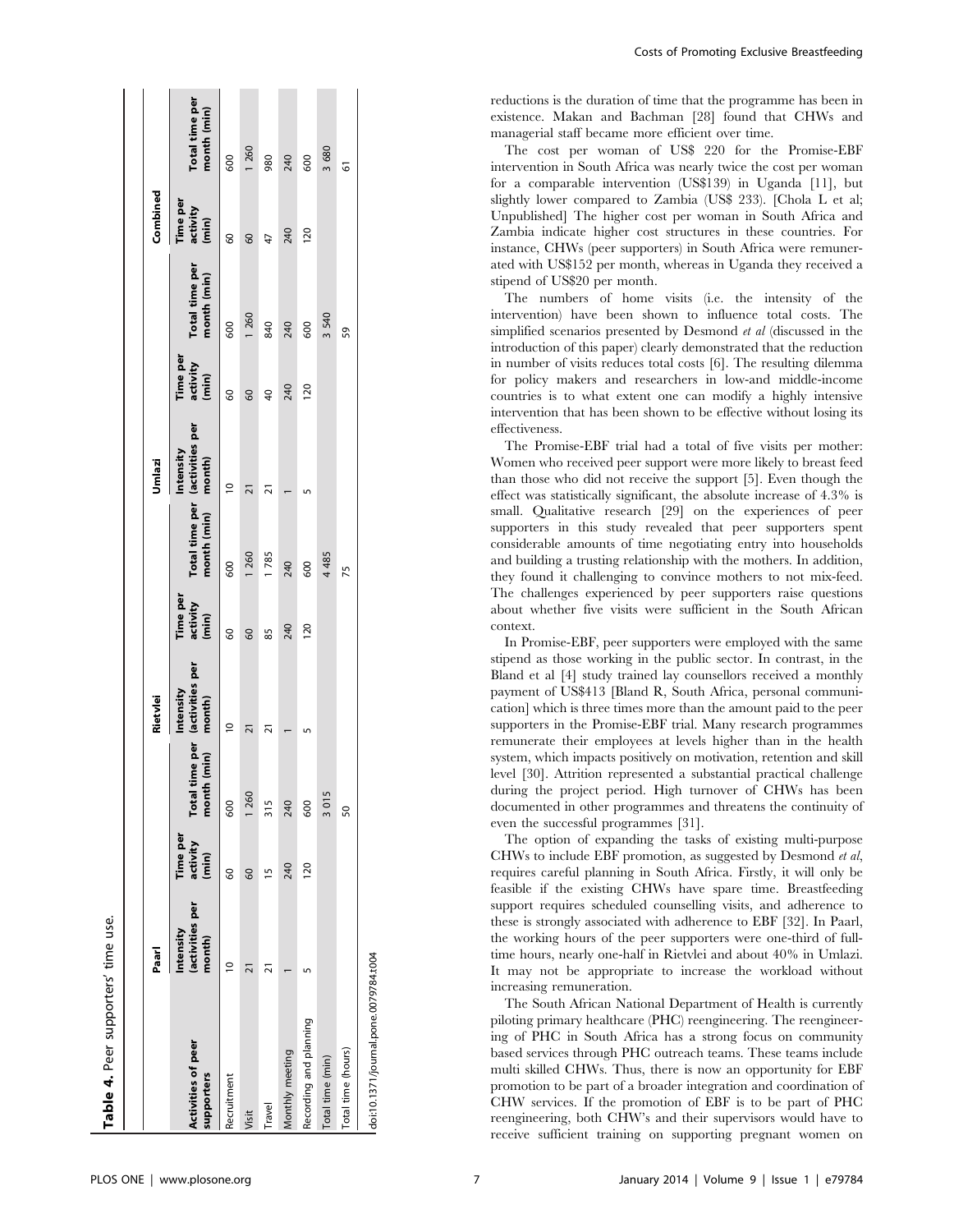appropriate infant feeding choice while they are pregnant and EBF support after delivery. Effective support for EBF requires multiple visits. Thus, CHW supervision should ensure that CHW's work plan includes scheduling subsequent visits.

CHWs have been shown to be effective when functioning within a limited scope [33] with specific tasks and duties [34]. A rigorous evaluation of the PHC reengineering in South Africa, will be useful in understanding the effectiveness of multi skilled CHWs in improving health outcomes.

This costing analysis was strengthened by prospective and rigorous process evaluations, which were qualitative studies. These studies captured experiences of peer supporters [29,35] peer supporter supervisors [36] and mothers who received peer support [35]. These evaluations enriched this costing exercise and we were able to cost the intervention as it was implemented.

This costing exercise was conducted from a provider's perspective, meaning that only costs incurred by the provider were considered. This approach leaves out the value of mothers' time of receiving the intervention. Costs that largely affect recipients of interventions are travelling costs and the opportunity cost of their time (i.e. the time required to receive the intervention). Given that the intervention was delivered at home, it is unlikely that women incurred travelling costs. The intervention only required that women set aside time to receive support from a peer supporter. These visits did not exceed one hour. Therefore, women had to forgo a small portion of their time to receive the intervention. It is reasonable to assume that taking a provider's perspective did not leave out substantial costs from the women's point of view. The study also did not consider the cost-savings represented by reduced incidences of diarrhoea and other childhood diseases such as pneumonia. [37] This was outside the scope of the study, but means that the reported costs are potentially overestimated, if one considers evidence from other studies. However, in Promise-EBF there was no effect on diarrhoea [5].

Our method of separating research and routine implementation could have been strengthened through careful observation in a time-motion study.

## Conclusion

Investing in the promotion of exclusive infant feeding as a standalone peer support service such as the Promise-EBF requires a substantial financial commitment from government, with a cost of US\$228 per pregnant woman. It is therefore important to consider possible avenues of cost reduction, such as integrating infant

#### References

- 1. Black RE, Morris SS, Bryce J (2003) Where and why are 10 million children dying every year? The Lancet 361: 2226–2234.
- 2. Jones G, Steketee RW, Black RE, Bhutta ZA, Morris SS (2003) How many child deaths can we prevent this year? The Lancet 362: 65–71.
- 3. WHO/UNICEF/UNAIDS (2000) HIV and Infant feeding counselling:a training course. Trainers' guide.
- 4. Bland R, Little K, Coovadia H, Coutsoudis A, Rollins N, et al. (2008) Intervention to promote exclusive breast-feeding for the first 6 months of life in a high HIV prevalence area. AIDS 22: 883–891
- 5. Tylleskär T, Jackson D, Meda N, Engebretsen IMS, Chopra M, et al. (2011) Exclusive breastfeeding promotion by peer counsellors in sub-Saharan Africa (PROMISE-EBF): a cluster-randomised trial. The Lancet 378: 420–427.
- 6. Desmond C, Bland RM, Boyce G, Coovadia HM, Coutsoudis A, et al. (2008) Scaling-Up Exclusive Breastfeeding Support Programmes: The Example of KwaZulu-Natal. PLoS ONE 3: e2454.
- 7. Schneider H, Hlophe H, van Rensburg D (2008) Community health workers and the response to HIV/AIDS in South Africa: tensions and prospects. Health Policy and Planning 23: 179–187.
- 8. Bhutta ZA, Lassi ZS, Pariyo G, Huicho L (2010) Global Experience of Community Health Workers for Delivery of Health Related Millennium Development Goals: A Systematic Review, Country Case Studies, and

feeding peer support into existing CHW programmes. We demonstrate how the cost per woman can be reduced by about 40% through integration with existing CHW services. Too little is known about how well breastfeeding can be promoted in an integrated set-up, and analysis of the impact of alternative implementation schemes, combined with economic evaluation, is essential in assessing whether the added costs are reasonable compared to improvements in child health.

We believe the relevance of this paper extends beyond the particular intervention of promoting EBF, to document and quantify factors that in general affect the feasibility and sustainability of community-based interventions. This is important knowledge for sub Saharan Africa, where increasing focus is put on community-based interventions.

#### Acknowledgments

We are grateful to all the peer supporters for their openness during the interview process. The peer supporter supervisors and their supervisor provided valuable assistance during the data-collection period. We would like to thank UWC, HST and MRC financial departments for availing their records for review.

#### List of members for the PROMISE-EBF study group Steering Committee:

Thorkild Tylleskär, Philippe Van de Perre, Eva-Charlotte Ekström, Nicolas Meda, James K. Tumwine, Chipepo Kankasa, Debra Jackson.

Participating countries and investigators: Norway: Thorkild Tylleskär, Ingunn MS Engebretsen, Lars Thore Fadnes, Eli Fjeld, Knut Fylkesnes, Jørn Klungsøyr, Anne Nordrehaug-

Åstrøm, Øystein Evjen Olsen, Bjarne Robberstad, Halvor Sommerfelt

France: Philippe Van de Perre

Sweden: Eva-Charlotte Ekström

Burkina Faso: Nicolas Meda, Hama Diallo, Thomas Ouedrago, Jeremi Rouamba, Bernadette Traoré Germain Traoré, Emmanuel Zabsonré

Uganda: James K. Tumwine, Caleb Bwengye, Charles Karamagi, Victoria Nankabirwa, Jolly Nankunda, Grace Ndeezi, Margaret Wandera

Zambia: Chipepo Kankasa, Mary Katepa-Bwalya, Chafye Siuluta, Seter Siziya, Lumbwe Chola

South Africa: Debra Jackson, Mickey Chopra, Mark Colvin, Karin Daniels, Tanya Doherty, Ameena E Googa, Lyness Matizirofa, Lungiswa Nkonki, David Sanders, Wanga Zembe.

(Country PI first, others in alphabetical order of surname)

#### Author Contributions

Conceived and designed the experiments: LLN LC BR. Performed the experiments: LLN. Analyzed the data: LLN. Contributed reagents/ materials/analysis tools: LLN ED LC BR. Wrote the paper: LLN ED DJ LC TD MC BR.

Recommendations for Scaling Up. Global health workforce alliance: Health workers for all and all for health workers.

- 9. Walker D, Jan S (2005) HOW DO WE DETERMINE WHETHER COMMUNITY HEALTH WORKERS ARE COST-EFFECTIVE? SOME CORE METHODOLOGICAL ISSUES. Journal of Community Health 30: 221–229.
- 10. Corluka A, Walker D, Lewin S, Glenton C, Scheel I (2009) Are vaccination programmes delivered by lay health workers cost-effective? A systematic review. Human Resources for Health 7: 81.
- 11. Chola L, Nkonki L, Kankasa C, Nankunda J, Tumwine J, et al. (2011) Cost of individual peer counselling for the promotion of exclusive breastfeeding in Uganda. Cost Effectiveness and Resource Allocation 9: 11.
- 12. Doherty T (2006) HIV and Infant Feeding: Operational Challenges of Achieving Safe Infant Feeding Practices. Sweden: Uppsala University.
- 13. Antenatal Survey 2009 (2010) National Antenatal Sentinel HIV and Syphilis Prevalence Survey in South Africa. Pretoria: National Department of Health.
- 14. Drummond MF, Sculpher MJ, Torrance GW, O'Brien BJ, Stoddart GL, editors(2005) Methods for the economic evaluation of health care programmes – 3rd edition. . 3rd ed: Oxford University Press.
- 15. World Health Organization (2006) Making choices in health: WHO guide to cost-effectiveness analysis. Geneva: World Health Organisation.